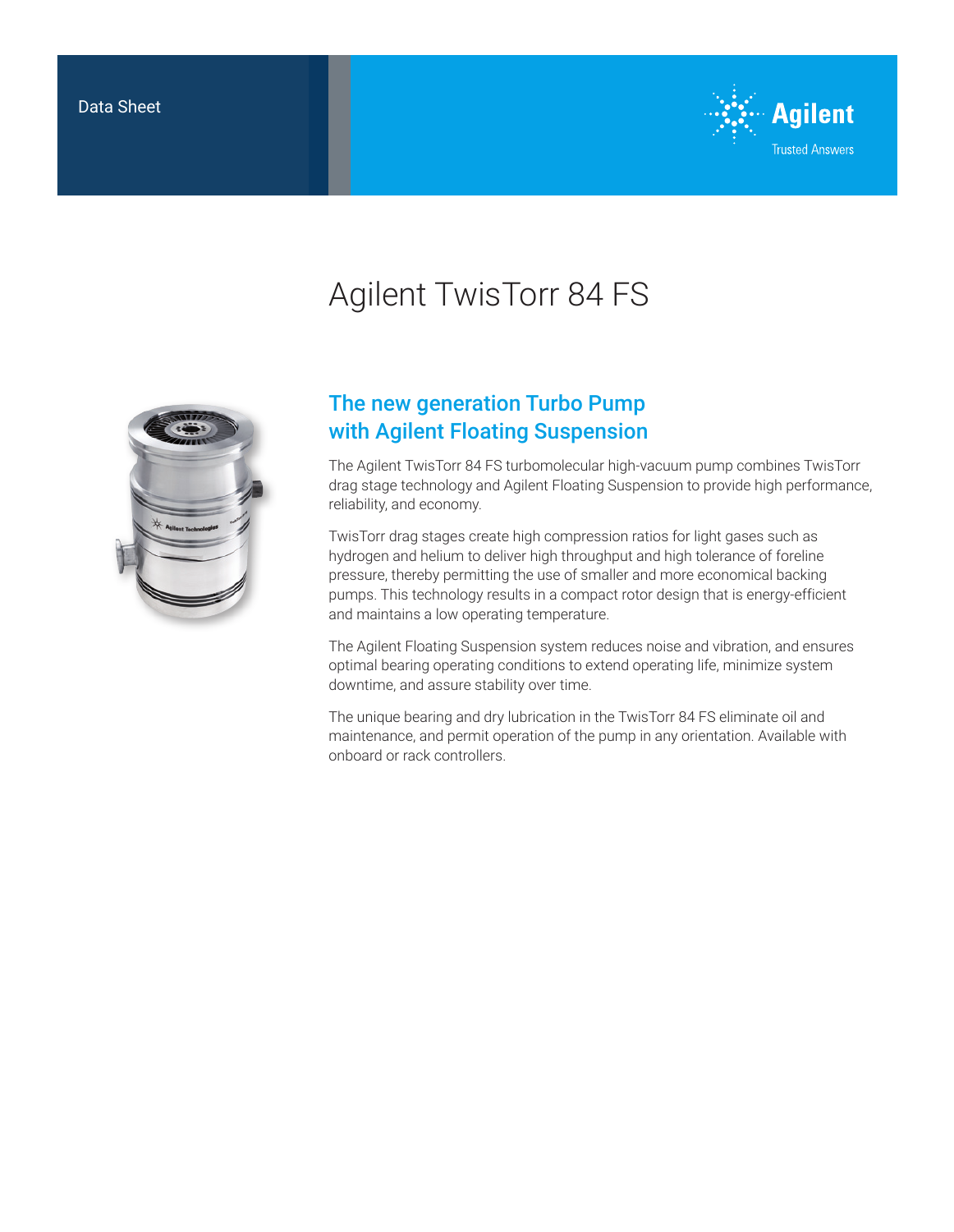#### Technical Specifications

| <b>Technical Specifications</b>                                                        |                                    |                           |                                         |          |  |  |
|----------------------------------------------------------------------------------------|------------------------------------|---------------------------|-----------------------------------------|----------|--|--|
| Pumping speed                                                                          | KF40                               | CFF 2.75"                 | ISO 63                                  | CFF 4.5" |  |  |
| N,                                                                                     | 49 L/s                             | 56 L/s                    | $67$ L/s                                | $67$ L/s |  |  |
| He                                                                                     | 38 L/s                             | $46$ L/s                  | $63$ L/s                                | $63$ L/s |  |  |
| Н.,                                                                                    | $36$ L/s                           | $40$ L/s                  | 53 L/s                                  | 53 L/s   |  |  |
| Ar                                                                                     | 44 L/s                             | $57$ L/s                  | 66 L/s                                  | 66 L/s   |  |  |
| Max Gas                                                                                | Air Cooling                        |                           | <b>Water Cooling</b>                    |          |  |  |
| Throughput (*)                                                                         | (25°C ambient                      |                           | (15°C water temp. / 25°C ambient temp.) |          |  |  |
|                                                                                        |                                    | temperature)              |                                         |          |  |  |
| $N_{2}$                                                                                |                                    | <b>100 SCCM</b>           |                                         | 100 SCCM |  |  |
| Ar                                                                                     | 70 SCCM                            |                           | 70 SCCM                                 |          |  |  |
| $(*)$ Backing pump 11.6 m <sup>3</sup> /h                                              |                                    |                           |                                         |          |  |  |
| Compression ratio and foreline tolerance (**)                                          |                                    |                           |                                         |          |  |  |
| N,                                                                                     |                                    | $\geq 1.0 \times 10^{11}$ |                                         | >14 mbar |  |  |
| He                                                                                     |                                    | $2.0 \times 10^{6}$       |                                         | >12 mbar |  |  |
| Н.,                                                                                    | $5.0 \times 10^{4}$                |                           | >4 mbar                                 |          |  |  |
| Ar                                                                                     |                                    | $> 1.0 \times 10^{11}$    |                                         | >14 mbar |  |  |
| (**) Foreline Tolerance defined as the pressure at which the turbopump still produce a |                                    |                           |                                         |          |  |  |
| compression of 100 and estimated in water cooling mode                                 |                                    |                           |                                         |          |  |  |
| Base pressure                                                                          | $< 5 \times 10^{-10}$ mbar         |                           |                                         |          |  |  |
| with recomm.                                                                           | $(< 3.75 \times 10^{-10}$ Torr)    |                           |                                         |          |  |  |
| forepump                                                                               |                                    |                           |                                         |          |  |  |
| Inlet flange                                                                           | KF 40, ISO 63, CFF 4.5", CFF 2.75" |                           |                                         |          |  |  |
| Foreline flange                                                                        | KF16 NW                            |                           |                                         |          |  |  |
| Rotational speed                                                                       | 81000 rpm                          |                           |                                         |          |  |  |
|                                                                                        | (1350 Hz driving frequency)        |                           |                                         |          |  |  |
| Start-up time                                                                          | < 2 minutes                        |                           |                                         |          |  |  |

| <b>Technical Specifications</b>                    |                                                                                 |                                                                        |  |  |  |  |
|----------------------------------------------------|---------------------------------------------------------------------------------|------------------------------------------------------------------------|--|--|--|--|
| Recommended<br>forepump                            | Agilent DS 40M / DS 102 Rotary Vane Pump<br>Agilent IDP-3/IDP-7 Dry Scroll Pump |                                                                        |  |  |  |  |
| Operating position                                 | Any                                                                             |                                                                        |  |  |  |  |
| Oper. ambient temp.                                | +5 $^{\circ}$ C to +35 $^{\circ}$ C                                             |                                                                        |  |  |  |  |
| Rel. humidity of air                               | 0 - 90 % (not condensing)                                                       |                                                                        |  |  |  |  |
| Bakeout temp.                                      | 80 °C for ISO (120 °C for CFF)<br>at inlet flange                               |                                                                        |  |  |  |  |
| Lubricant                                          | Permanent lubrication                                                           |                                                                        |  |  |  |  |
| <b>Cooling requirements</b>                        |                                                                                 |                                                                        |  |  |  |  |
| Air cooling                                        | Forced air (5-35 °C ambient temp.)<br>Air flow temperature +5° C to +35 °C      |                                                                        |  |  |  |  |
| Water cooling                                      | Water temperature from +15°C to +25°C<br>Water flow min. 65m L/h                |                                                                        |  |  |  |  |
| Noise Pressure level<br>(at 1 mt at full<br>speed) | $40 \text{ dB}(A)$                                                              |                                                                        |  |  |  |  |
| Storage temp.                                      | $-40 °C$ to $+70 °C$                                                            |                                                                        |  |  |  |  |
| Max altitude                                       | $3000 \text{ m}$                                                                |                                                                        |  |  |  |  |
| Weight kg (lbs)                                    | ISO 63<br>CFF 4.5"<br>CFF 2.75"<br><b>KF40</b>                                  | $2.05$ kg $(4.5)$<br>3.50 kg (7.7)<br>3.34 kg (7.35)<br>2.37 kg (5.22) |  |  |  |  |
| Conformity to norms                                |                                                                                 |                                                                        |  |  |  |  |
| CE, C-CSA-US, RoHS<br>compliant as per 2011/65/UE  |                                                                                 |                                                                        |  |  |  |  |

Outline Drawing









*3D Drawings available for download*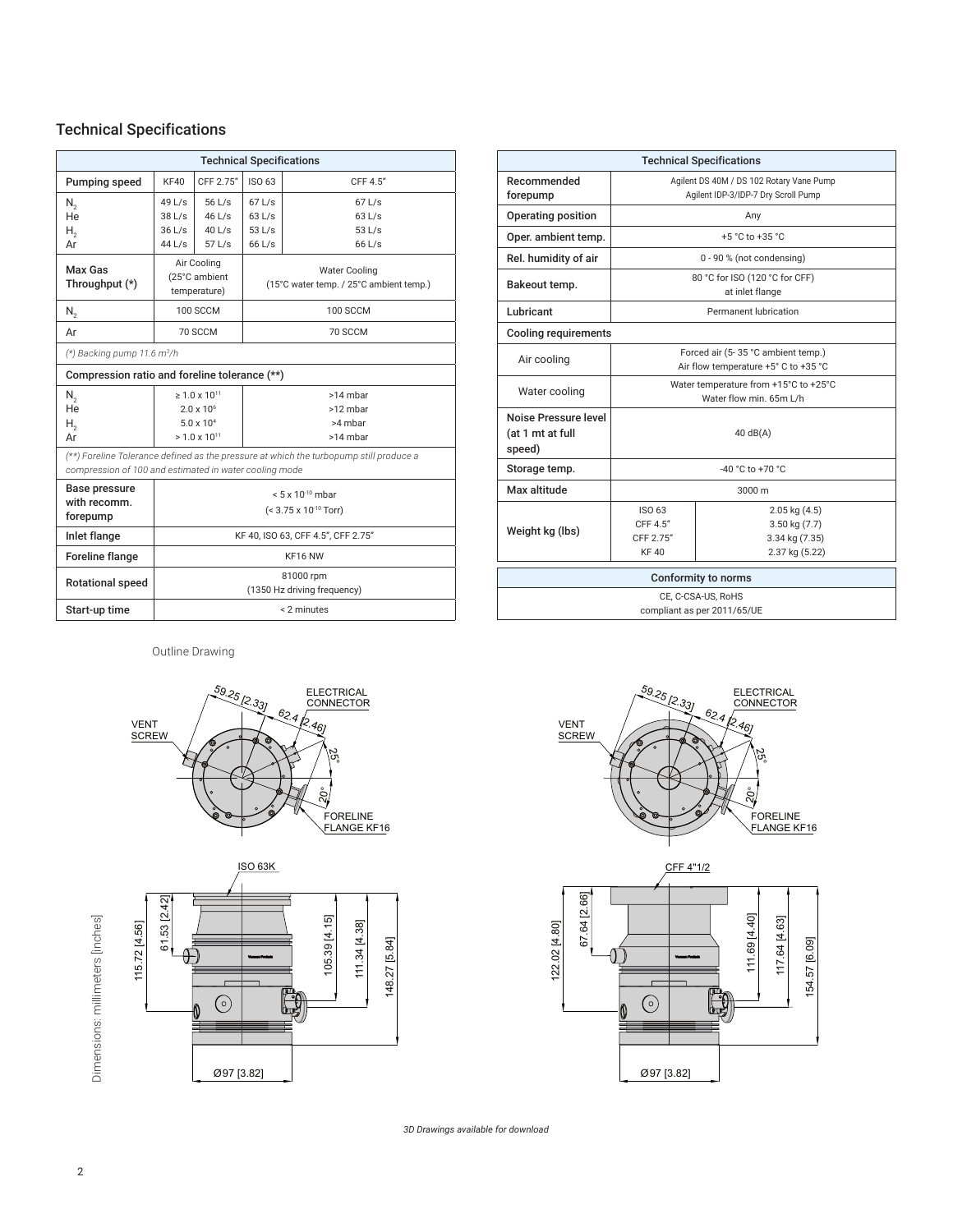### Ordering Information

| Pumps                                       | <b>Configuration Options</b>                                                            |
|---------------------------------------------|-----------------------------------------------------------------------------------------|
| TwisTorr 84 FS ISO 63                       | X3502-64000                                                                             |
| TwisTorr 84 FS KF 40                        | X3502-64001                                                                             |
| TwisTorr 84 FS CFF 4.5"                     | X3502-64002                                                                             |
| TwisTorr 84 FS CFF 2.75"                    | X3502-64003                                                                             |
| <b>Controllers</b>                          | <b>Part Numbers</b>                                                                     |
| TwisTorr 84 FS AG Rack controller RS232/485 | X3508-64001                                                                             |
| TwisTorr 84 FS AG Rack controller Profibus  | X3508-64002                                                                             |
| TwisTorr 84 FS onboard controller 110/220V  | X3509-64000                                                                             |
| TwisTorr 84 FS onboard controller 24V       | X3509-64001                                                                             |
| TwisTorr 84 FS PCB Controller               | X3510-64000                                                                             |
| Cables                                      | <b>Part Numbers</b>                                                                     |
| Mains cable NEMA plug 3 m long              | 9699958                                                                                 |
| Mains cable EU plug 3 m long                | 9699957                                                                                 |
| Serial cable and T-plus software            | 9699883                                                                                 |
| PCB cable                                   | 9699869                                                                                 |
| Pump extension cable (3 m)                  | 9699942                                                                                 |
| Extension cable                             | 969-9942M007 (5 m)<br>969-9942M006 (10 m)<br>969-9942M005 (15 m)<br>969-9942M004 (20 m) |
| <b>Inlet Screen</b>                         | <b>Part Numbers</b>                                                                     |
| Inlet screen ISO 63                         | X3502-68001                                                                             |
| Inlet screen CFF 4.5"                       | X3502-68000                                                                             |
| Inlet screen, KF 40                         | 969-9309                                                                                |
| Inlet screen CFF 2.75"                      | 969-9328                                                                                |
| Cooling                                     | <b>Part Numbers</b>                                                                     |
| Metal water cooling kit                     | X3502-68002                                                                             |
| Plastic water cooling kit                   | X3502-68003                                                                             |
| Metal water cooling kit                     | X3502-68002                                                                             |
| Plastic water cooling kit                   | X3502-68003                                                                             |

Compression Ratio **Pumping Speed** 



| Air cooling kit (0,5 m cable)                                                                                                      | 9699290                                                                            |
|------------------------------------------------------------------------------------------------------------------------------------|------------------------------------------------------------------------------------|
| Air cooling kit extension cable (5 m)                                                                                              | 9699940                                                                            |
| Vibration isolator                                                                                                                 | <b>Part Numbers</b>                                                                |
| Vibration isolator ISO                                                                                                             | 63 969-9375                                                                        |
| Vibration isolator CFF 4.5"                                                                                                        | 969-9376                                                                           |
| Venting                                                                                                                            | <b>Part Numbers</b>                                                                |
| Vent Valve N.O. 0.5 mm orifice (0.5 m cable)                                                                                       | 9699844                                                                            |
| Vent Valve extension cable                                                                                                         | 9699941 (5 m)<br>969-9941M003 (10 m)<br>969-9941M001 (15 m)<br>969-9941M005 (20 m) |
| Vent Screw M5                                                                                                                      | X3502-68005                                                                        |
| Vent Adapter kit M5-M8                                                                                                             | X1699-64039                                                                        |
| Purge                                                                                                                              | <b>Part Numbers</b>                                                                |
| <b>Purge Screw</b>                                                                                                                 | X3502-68004                                                                        |
| Purge valve 10 SCCM NW16KF - M12                                                                                                   | 9699834                                                                            |
| Purge valve 10 SCCM 1/4 Swagelok - M12                                                                                             | 9699108                                                                            |
| Purge valve 20 SCCM NW16KF - M12                                                                                                   | 969-9241                                                                           |
| Purge valve 20 SCCM 1/4 Swagelok - M12                                                                                             | 969-9242                                                                           |
| Purge valve 10 SCCM 1/4 Swagelok - 1/4 Swagelok                                                                                    | 969-9232                                                                           |
| Purge valve 20 SCCM 1/4 Swagelok - 1/4 Swagelok                                                                                    | 969-9236                                                                           |
| Mounting                                                                                                                           | <b>Part Numbers</b>                                                                |
| Controller side mounting bracket                                                                                                   | X3502-68006                                                                        |
| CFF4.5 Mounting kit                                                                                                                | X3502-68007                                                                        |
| Metric screws kit                                                                                                                  | X3502-68008                                                                        |
| American screws kit                                                                                                                | X3502-68009                                                                        |
| <b>Active Gauges</b>                                                                                                               | <b>Part Numbers</b>                                                                |
| FRG 700 Full Range Gauge<br>PVG 500 Pirani Vacuum Gauge<br>PCG 750 Pirani Capacitance Gauge<br>CDG-500 Capacitance Diaphragm Gauge | Ask Agilent for details                                                            |